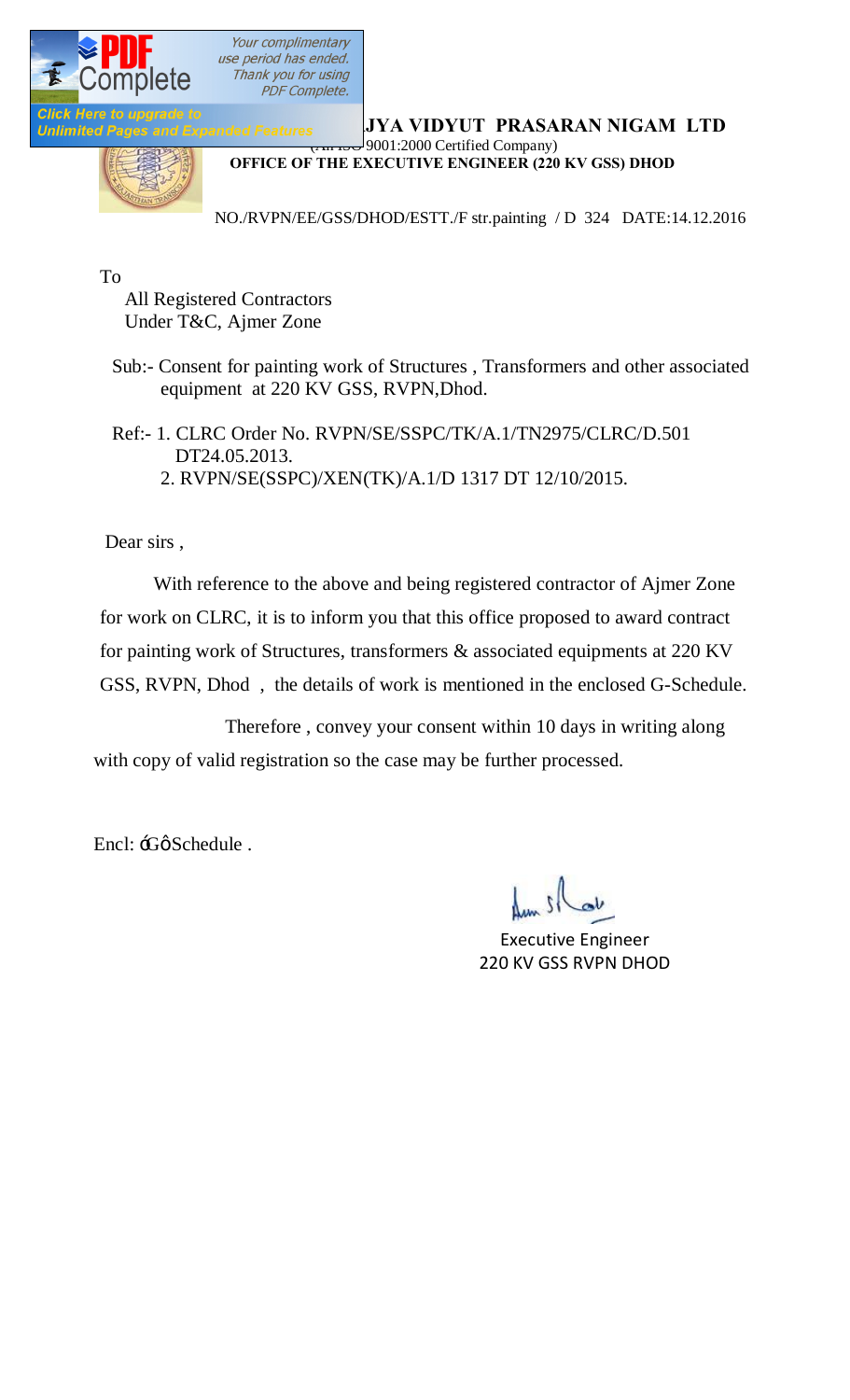$2^{PPV}$ 

| <b>Description of Work</b>                                                                                                                                                                                                                                                                                                                                                                                                                                                                                                                                                                                                                                                                                                                                                                                                                         | Unit          | Quantity         | Rate    | <b>Amount</b> |
|----------------------------------------------------------------------------------------------------------------------------------------------------------------------------------------------------------------------------------------------------------------------------------------------------------------------------------------------------------------------------------------------------------------------------------------------------------------------------------------------------------------------------------------------------------------------------------------------------------------------------------------------------------------------------------------------------------------------------------------------------------------------------------------------------------------------------------------------------|---------------|------------------|---------|---------------|
| <b>Painting of structures:</b>                                                                                                                                                                                                                                                                                                                                                                                                                                                                                                                                                                                                                                                                                                                                                                                                                     |               |                  |         |               |
| Painting of old painted steel structures:-<br>Alluminium painting of old painted steel<br>Structures at 220KV GSS, Dhod, including<br>Paint & painting brush, emery paper, cloth $\&$<br>solvent etc. The surface shall be first rubbed<br>With wire brush / emery paper and there after<br>Wiped with cloth to remove rust and dust or<br>Any other deposit on erected M.S.steel<br>structures. Two coats of alluminium paint shall<br>be applied. Each susbsequent coat shall be<br>applied only after the previous has dried up.<br>The paint used shall be from any of the<br>following recognized manufacturers, namely<br>Asian /Nerolac /Berger /Johnson Nicholson                                                                                                                                                                          | Sq.<br>Meters | 2100<br>(Approx) | $24=00$ | $50400=00$    |
| <b>Painting of Transformer &amp; Equipments:-</b><br>Enamel painting of power Transformer and<br>other equipment including supply of paint and<br>spray painting set, emery paper, cloth and<br>solvent etc.at GSS by cleaning surface<br>thoroughly with soda/ caustic solution to clean<br>oily surface and thereafter washing with water.<br>Thereafter, two coats of smoke gray synthetic<br>enamel paint shall be applied by spray method.<br>Each subsequent coat shall be applied after the<br>previous coat has fully dried up. The paints<br>used shall be from any of the following<br>recognized manufacturers namely<br>Assian/Nerolac/Berger/Johnson Nicholson. In<br>the case of surface area of radiators, those fins<br>will only be considered which are actually<br>feasible and approachable for painting by spray<br>or brush. | Sq.<br>Meters | 700<br>(Approx)  | $25=00$ | $17500=00$    |
| <b>Total Cost</b>                                                                                                                                                                                                                                                                                                                                                                                                                                                                                                                                                                                                                                                                                                                                                                                                                                  |               |                  |         | $67900=00$    |
| 60% above                                                                                                                                                                                                                                                                                                                                                                                                                                                                                                                                                                                                                                                                                                                                                                                                                                          |               |                  |         | $40740=00$    |
| G.Total<br>(Rs One lac Eight thousand six hundred                                                                                                                                                                                                                                                                                                                                                                                                                                                                                                                                                                                                                                                                                                                                                                                                  |               |                  |         | $108640=0$    |
|                                                                                                                                                                                                                                                                                                                                                                                                                                                                                                                                                                                                                                                                                                                                                                                                                                                    |               |                  |         |               |

Executive Engineer 220 KV GSS RVPN DHOD